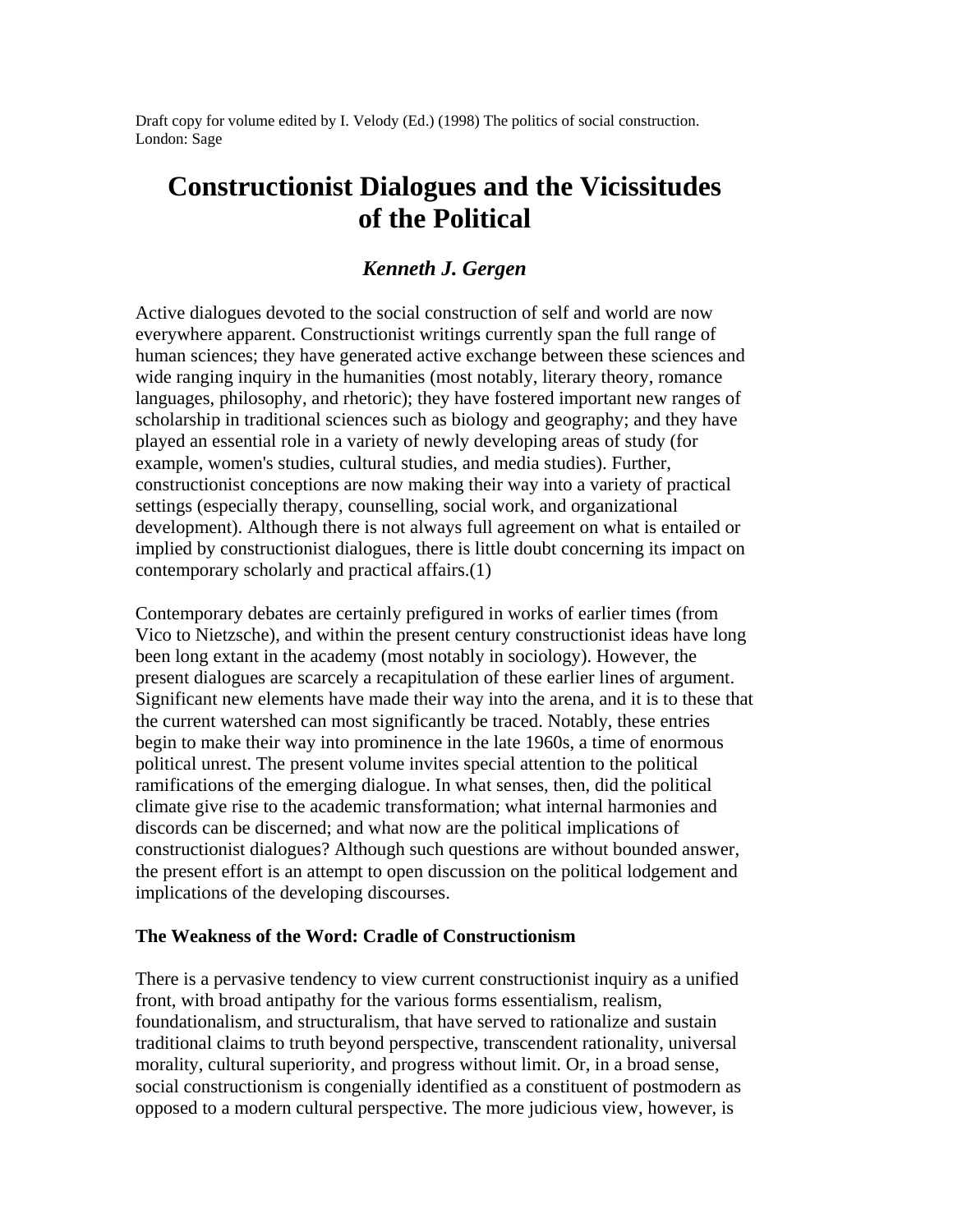that there is no unified or canonical constructionist position, but rather, a range of variegated and overlapping conversations and practices that draw from various resources and with varying emphases and combinations. Further, in many of these conversations there remain distinct commitments to one or another form of all the above elements of modernism. Nothing is legislated and nothing is fixed including the meaning of constructionism itself.

However, if we are to strive for historical intelligibility, and a means for understanding current affinities and tensions, it is useful to draw several broad distinctions. In particular, we may distinguish among three major movements of recent decades, each formed within differing contexts and each with differing political sensibilities. These movements can be roughly identified in terms of their choice of explanatory fulcrum: ideological, literary-rhetorical, and social. Each now contributes substantially, and in certain respects virtually circumscribes, the current range of constructionist conversation. In an important sense these movements also gain their primary affinity through their critical impulse. I am not pointing here only to a mode of intellectual and political comportment; critique itself would scarcely serve to distinguish this particular confluence of movements. Rather, what is most significant and unifying about this critique is its selected site of vulnerability. Each, in its own way has brought into critical focus a linchpin assumption within longstanding intellectual (and political) institutions.

This principle point of vulnerability concerns the function of language. Regardless of the modernist aspiration - essentialist, realist, foundationalist, structuralist - or the site of application - science, education, business organization , governance there has been a broadly shared belief in the capacity of language to represent or depict the world in an accurate and objective manner. For scientists in particular, the assumption is of no small moment, for as philosophers of science have long been aware, it is primarily in the degree to which there is correspondence between theoretical language and real-world events that scientific theory acquires value in the marketplace of prediction. If scientific language bears no determinate relationship to events external to the language itself, not only does its contribution to prediction becomes problematic, but hope that knowledge may be advanced through continued, systematic observation proves futile. More generally, one may question the fundamental grounds for authority - scientific and otherwise. The claim to objectivity has furnished a chief basis for authority - in the academy, policy-making circles, business, and elsewhere. With the truth bearing capacity of words thrown into question, so is authority in the modernist state.

In one way or another, each of the constructionist movements grows out of a reconsideration of the representational duties traditionally assigned to language. The potential for such critique was already well in place. Earlier in the century logical empiricist philosophers were keen to establish a close relationship between language and observation. At the heart of the positivist movement, for example, lay the "verifiability principle of meaning" (in revised form called "meaning realism"), to wit, the meaning of a proposition rests on its capacity for verification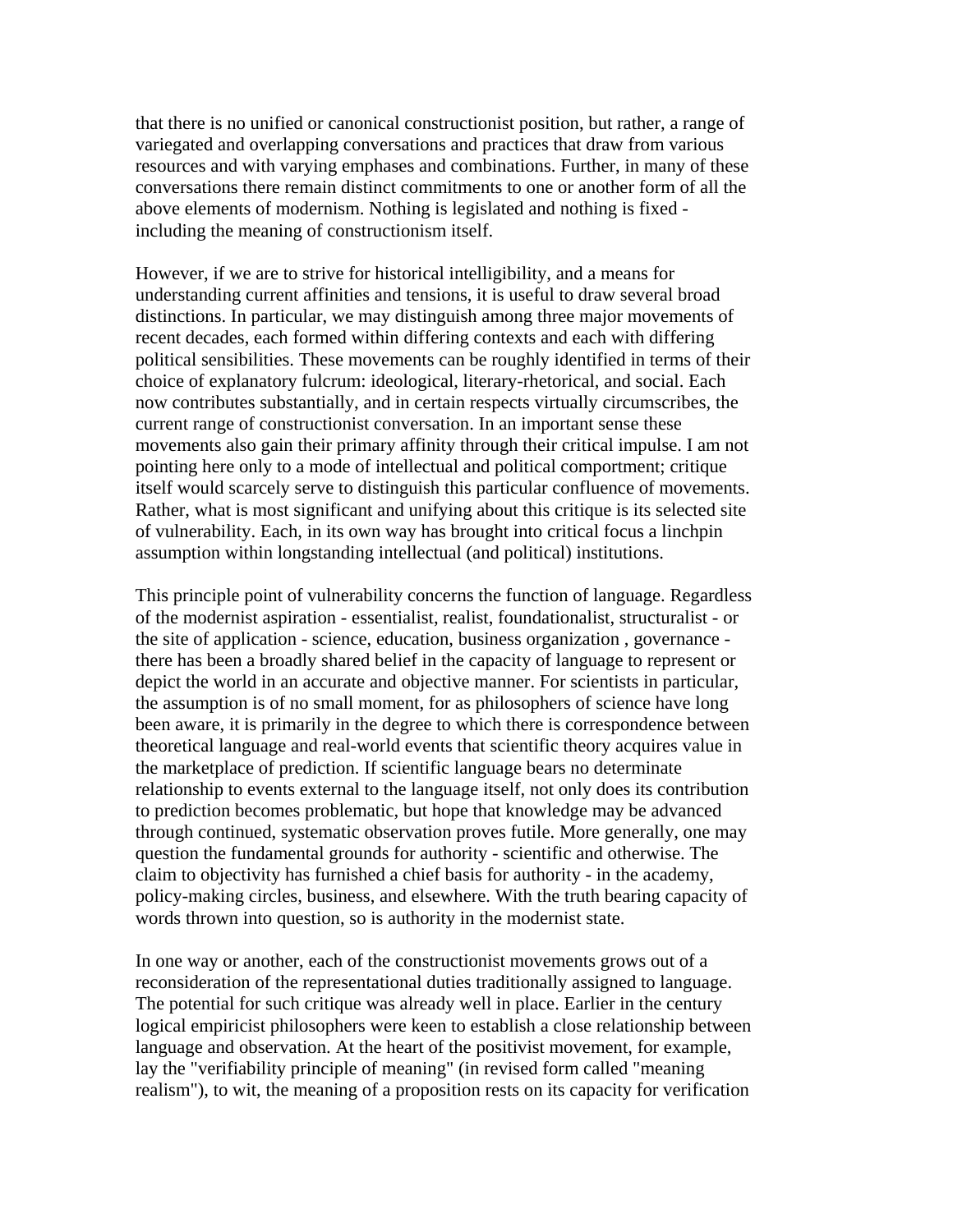through observation. As ventured, propositions not open to corroboration or emendation through observation are unworthy of further dispute. The problem was, however, to account for the connection between propositions and observations. Schlick (1934) proposed that the meaning of single words within propositions must be established through ostensive ("pointing to") means. In his early work, Carnap (1928) proposed that thing predicates represented "primitive ideas", thus reducing scientific propositions to reports of private experience. For Neurath (1932), propositions were to be verified through "protocol sentences", which were themselves linked to the biological processes of perception. Russell (1924) proposed that objective knowledge could be reduced to sets of "atomic propositions," the truth of which would rest on isolated and discriminable facts. In the end, none of these proposals proved viable, leaving the philosophy of science open first to the attacks of Popper (1935) on the lack of an inductive base for scientific description, and then Quine (1960) on the impossibility of pure, ostensive definition of scientific terms.

## **Convergencies of Critique**

With the Achilles heal of the modernist promise of truth in language layed bare along with the rationalization of authority - the way was open for the marginalized, dispossessed, and politically active scholar to generate ferment. It was in this context that constructionist inquiry found an eager audience. In a certain sense, each of the constructionist critiques can be traced to a political base. However, in my view, the way in which these movements was political was dramatically different. Let us consider then the emergence of ideological critique, in which motivational unmasking is the dominant means of undermining the authority of language, and scholarship was most purposefully political; literaryrhetorical critique in which authority is reduced through linguistic reductionism and the primary battles were internecine; and social critique, in which authority is converted to communal expression and the implicit commitment was to democratic liberalism.

#### **Ideological Critique and Political Commitment**

For the better part of the century a strong attempt has been made to cut the modernist institution away from moral debate. Whether it be science, education, public policy formation, or national planning, the hope was to escape the ideological and religious influences, and to reach decisions through objective and rational means. The institution of science served as a prominent icon. The task of the sciences, as commonly put, is to furnish objectively accurate accounts of "what is the case;" matters of "what ought to be" are not principally matters of scientific concern. When theoretical description and explanation are suffused with values, it is said, they are untrustworthy or prejudicial; they distort the truth.

However, during the 1960-70s the fallacy of the fact-value dualism became excruciatingly apparent. In particular, the moral outrage of the Vietnam war raised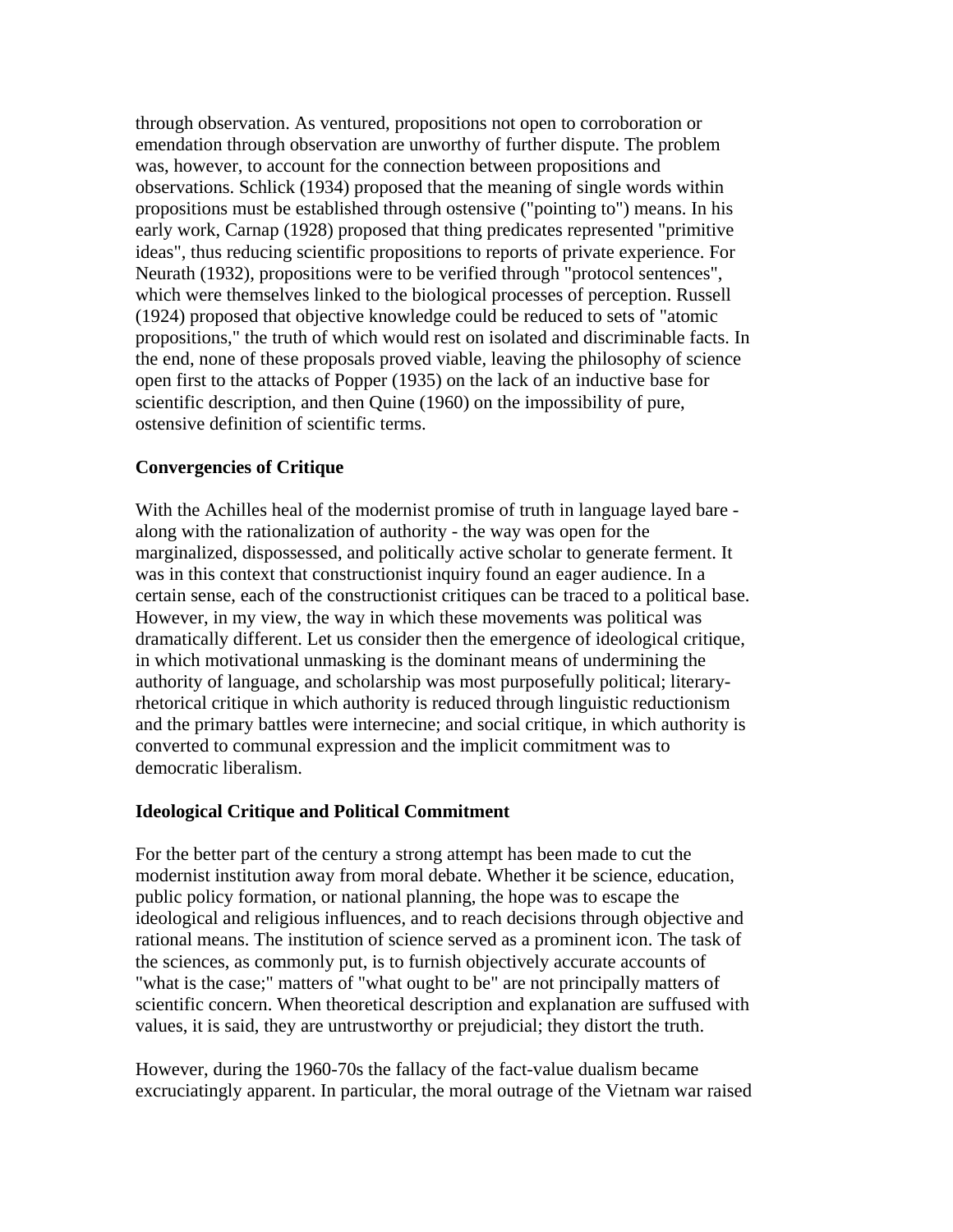significant questions concerning the many complicit institutions (business, the university, science, etc.). The claims to scientific neutrality seemed, at best, to be a cheap means of escaping political deliberation; at worst, neutrality was just another word for legitimating unjust and exploitative policies. Not only was there nothing about the scientific outlook that gave reason to reject the imperious brutality of the West, but the scientific establishment often lent its efforts to enhancing the technologies of aggression. The impulse to refurbish and revitalize the language of "ought" gained further momentum from other political enclaves. Marxist critique of capitalist institutions was well in place in the academic sphere, and gained striking new momentum in critical and dialectic movements of the period. Class based critique formed an active if not symbiotic relationship with civil rights and early feminist activism.

In order to achieve their goals - peace, justice, equality and the like - it was essential to locate a means of discrediting the authority of the major institutions. The weakness of the word served as a chief lever. Given the lack of philosophical justification for claiming "truth through language," the ideological critic focussed primarily on the motives underlying language. The ideological critic removes the authority of the truth claim by shifting the focus from the claim itself to the ideological or motivational basis from which it derives. By giving an intelligible account of the motives of the truth teller to suppress, to gain power, to accumulate wealth, to sustain his/her culture above all others, and so on, the suasive power of truth as presented is destroyed. In effect, the language of description and explanation is reconstituted as motive language; claims to neutrality are viewed as "mystifying," and factual talk is indexed as "manipulation." In this way the authority's claims to language as truth bearing are reduced to mere propaganda.

In important respects, the grounds for this form of critique were already well in place. The 1930's writings of the so-called Frankfurt School - Horkheimer, Adorno, Marcuse, Benjamin, and others - were most immediately available. Critical school writings effectively traced a broad spectrum of social and individual ills to the Enlightenment quest for a historically and culturally transcendent rationality. The commitments to positivist philosophy of science, capitalism, and bourgeois liberalism - contemporary manifestations of the Enlightenment vision - lent themselves to such evils as the erosion of community, the deterioration of moral values, the establishment of dominance relationships, the renunciation of pleasure, and the mutilation of nature. In this respect the neo-Marxist writings of the 1960-70s - borrowing from the Critical tradition furnished a model for many other scholars whose political interests were not in themselves Marxist. The process of motivational unmasking could be employed for sundry political purposes. Emblematic is R.D. Laing's Politics of Experience, a volume that is not itself Marxist, but employs the device of demystification for broader political ends. Laing's charge that, "The choice of syntax and vocabulary is a political act that defines and circumscribes the manner in which 'facts' are to be experienced. Indeed, in a sense it goes further and even creates the facts that are studied." (p.39) is without a bounded target. Additional expansions of the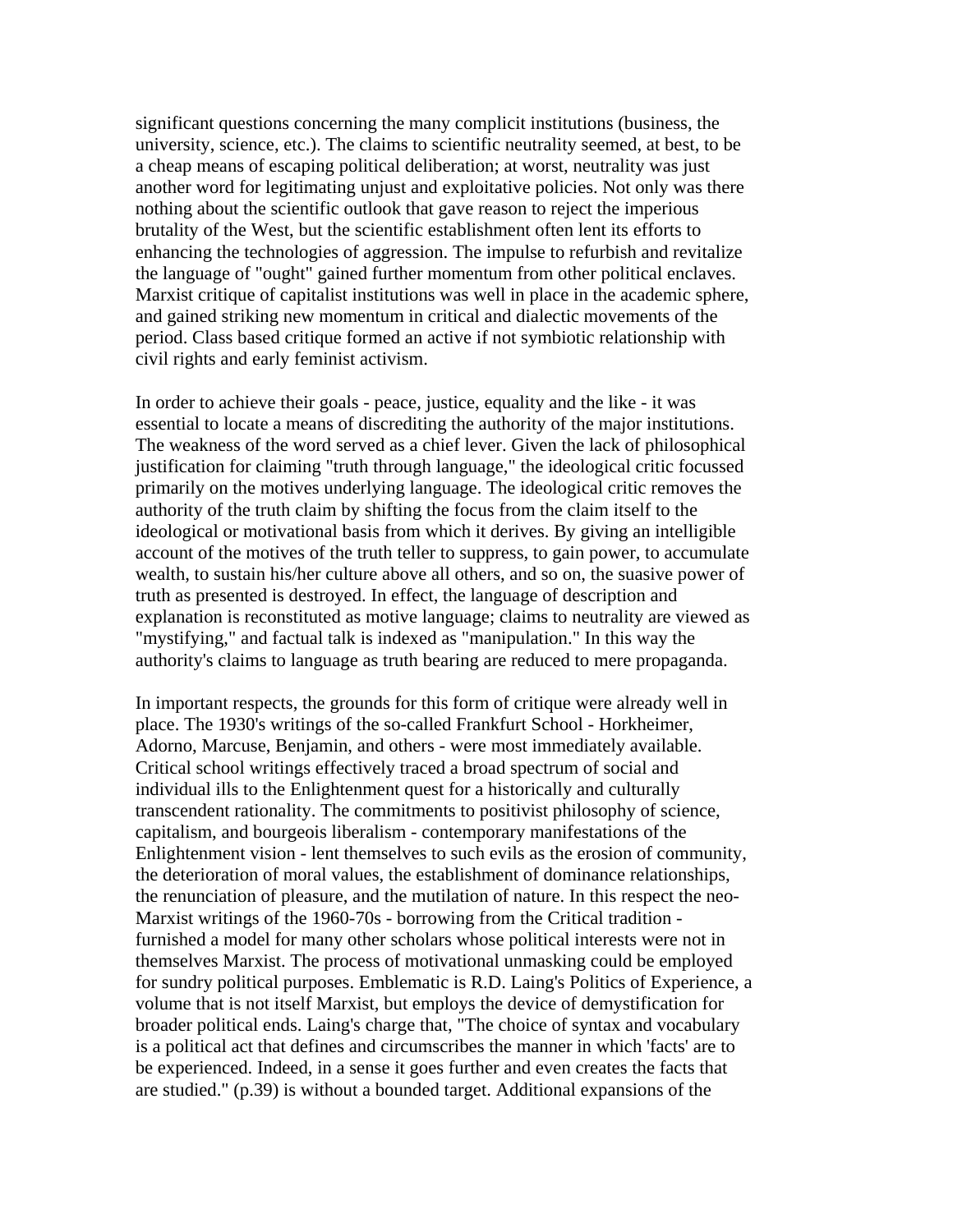boundaries of political critique, employing much the same logic, include, Gouldner (1970), Apfelbaum and Lubeck (1976), Sampson (1979) and much of the writing in the anti-psychiatry movement.

Deconstruction through motivational unmasking has now become widespread. In terms of its extensity, sophistication, and intensity it reaches its zenith in the feminist movement. It is represented in a host of recent works that extend the range of targets to include the authoritative voices of biological science (Martin, 1987), empiricist philosophy (Harding, 1985), the natural sciences more generally (Keller, 1985). This same form of critical analysis now flourishes across the humanities and sciences. It is used by Afro-Americans, for example, to discredit implicit racism in its myriad forms, by gays to reveal homophobic attitudes within common representations of the world, by area specialists concerned with the subtle imperialism of Western ethnography. In effect, the form of critique calls attention to the constructed character of authoritative discourse, and does so for explicit political purposes.

## **Literary-Rhetorical Critique and the Politics of the Academy**

Let us contrast motivational unmasking with a second threat to the mirroring capacity of language. If statements about the world are not derived from essential differences in the world itself, as traditional wisdom would have it, then how are we to account for our modes of description and explanation? One possible answer to this question is implied by much continental semiotic theory. If, following Saussure (1983), we view language as a system in itself - connected to objects through arbitrary conventions - then we can understand the modes of description and explanation in terms of the demands of the linguistic system more generally. However, to the extent that description and explanation are demanded by the rules of language, then the "object of description" fails to impress itself upon the language. As literary requirements absorb the process of authoritative accounting, so do the objects of such accounts - as independent from the accounts themselves lose ontological status and authority loses credibility.

In one form or another, this argument serves as the mainstay of much theory of literary criticism and rhetorical theory of recent decades. Unlike ideological criticism, which was (and is) political in its attempts to alter societal structures, the critique of linguistic reductionism was (at least initially) political in a more restricted sense. In my view, such critique served primarily to unsettle existing structures of power within the intellectual sphere. In the case of French "intellectual politics" in particular, the dominant motif was structuralist. For the structuralist, a major distinction is made between the overt and the covert, the observable and its underlying cause, manifestation and origin, or, as in the case of language, between the word and its underlying meaning. For the structuralist the given - overt and observable - furnishes the rationale for inquiry, the endpoint of which is an elucidation of the underlying cause or origin - typically (though not exclusively) viewed as some form of structure. Structuralist assumptions were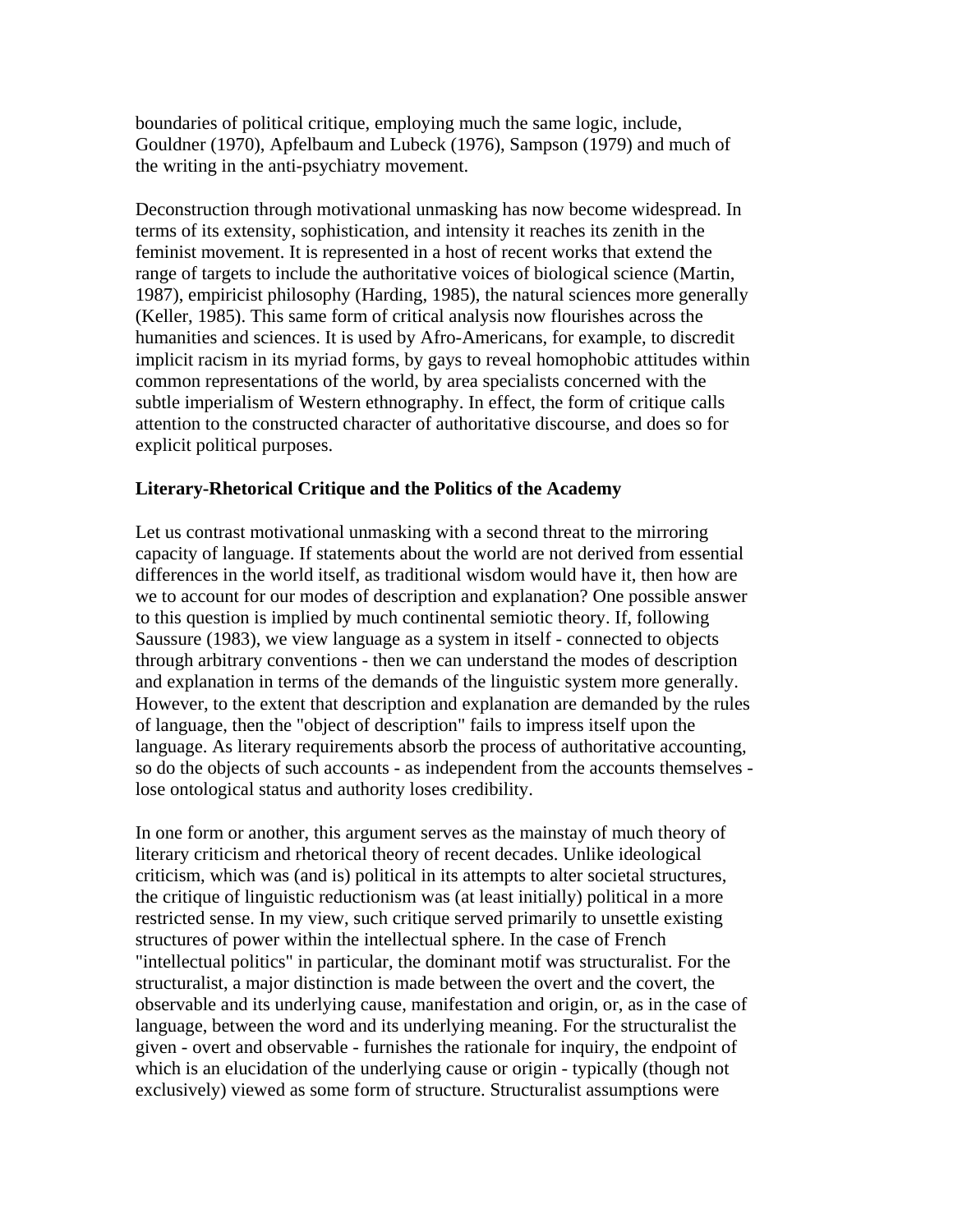essential to most of the major intellectual traditions of the time. Marxist intellectuals were structuralist in their emphasis on material modes of production that underlie conditions of alienation and working class oppression. The psychoanalytic movement stressed the use of the spoken word ("manifest content") as providing clues to the structure of unconscious desire ("latent content"). Even the dominant explorations of many semioticians presumed structures or organizing principles underlying local formations of language. Similarly, the celebrated work of anthropologist, Levi-Strauss, traced various cultural forms and artifacts to an underlying binary logic (see especially Levi-Strauss, 1963).

Interestingly, for those holding to truth through language, structuralist thought already began to pose a challenge. To the extent that so called "objective accounts" are driven not by events as they are but by structured systems - internal systems of meaning, unconscious forces, modes of production, inherent linguistic tendencies and the like - then it is difficult to determine in what sense one can lay claim to an objective or accurate analysis. Description and explanation thus seems to be structure- rather than object-driven. Yet, this challenge to the concepts of truth and objectivity was little developed within structuralist circles themselves. Most structuralists were modernists in their claim a rational or objective basis for their knowledge of structure. Simultaneously, however, they left themselves vulnerable to the reflexive critique: structuralist analysis itself is under the thrall of linguistic determination.

This vulnerability provided the opportunity for aspiring intellectuals to wreak havoc with the dominant intellectual movements in the academy. Most fully aspiring in intent and profound in its consequences, were the post-structuralist writings of Jacques Derrida and the deconstruction movement. For Derrida (1976, 1978) the structuralist enterprise (and indeed all Western epistemology) was infected with an unfortunate "metaphysics of presence." Why, he asked, must we presume that discourse is an outward expression of an inward being (thought, intention, structure or the like)? On what grounds do we presume the presence of an unseen subjectivity behind the words? The unsettling implications of such questions is enhanced by Derrida's analysis of the means by which words acquire meaning. For Derrida, word meaning depends not only on differences between the auditory or visual characteristics of words, but on the process of deferral. That is, each word depends for its meaning on other words, for example, oral and written definitions, formal and informal usages, furnished on various occasions over time. The meaning of each of these words and phrases depends on still other deferrals to other definitions and contexts, traces of uses in countless other settings.

If there is "nothing outside of text," as such an analysis suggest, then a vast range of semiotic and literary analytic techniques become available for the more general discrediting of textual authority. In philosophy, for example, Rorty's (1979) significant attack on traditional philosophy of knowledge was grounded in literary analytics. The entire history of western epistemology, proposed Rorty, results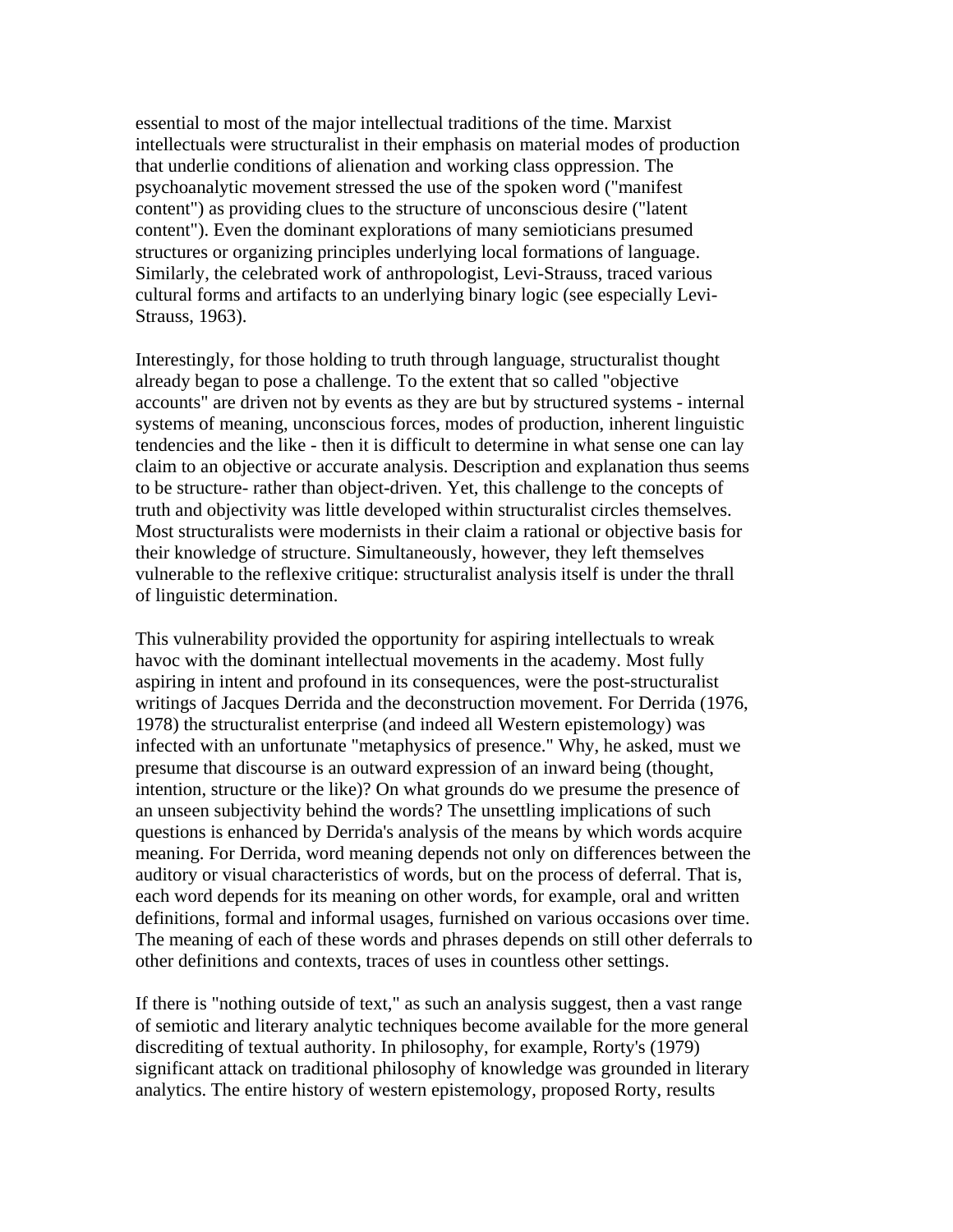from the unfortunate metaphor of mind as mirror, a "glassy essence" reflecting events in the external world. In effect, the longstanding debate between empiricists and rationalists is not about a realm existing outside the texts, but it is a combat between competing literary traditions. Remove the central metaphors and the debate largely collapses. Resonant with this deconstruction of philosophy were explorations into the literary basis of historical reality (White, 1973; 1978), legal rationality (Levinson, 1982), and other intellectual domains. These internecine pyrotechnics also proved a stimulus for what might be called "the revenge of rhetoric." This 2,500 year old tradition had come upon hard times. Modernist scholars had drawn a sharp distinction between the content of a given text (its substance) and its form (or mode of presentation). Science and other truth generating disciplines, it was argued, are concerned with substance - with communicating content as accurately as possible. The form in which it is presented (its "packaging") is not only of peripheral interest, but to the extent that persuasion depends on it, the scholarly project is subverted. Within this context, rhetorical study was thrust to the margins of the academy. However, as the truth bearing capacity of language is threatened by post-structural literary theory, the presumption of content - an accurate portrayal of an independent object - gives way. All that was content stands open to critical analysis as persuasive form. In effect, developments in rhetorical study parallel those in literary criticism: both displace attention from the object of representation (the "facts," the "point of the argument,") to the vehicle of representation.

Reasoning in this manner, rhetorically oriented scholars were furnished ammunition for a full-scale assault on the bastions of authority. Consider the case of "human evolution," a seeming fact of biological life. As Misia Landau (1991) proposes, accounts of human evolution are not governed by events of the past (and their manifestation in various fossils), but forms of narrative or story telling. Major inquiries were also launched to understand the rhetorical basis of economics (McCloskey, 1985), psychology (Bazerman,1987; Leary, 1991), and the human sciences more generally (Nelson, Megill and McCloskey, 1987; Simons, 1989, 1990). The authority claimed by traditional academic disciplines is displaced; rhetorical study holds trump.

#### **Social Critique and the Liberal Tradition**

The force of the ideological and literary-rhetorical assaults on traditional authority is augmented by a third scholarly movement, one of pivotal importance for the emergence of social constructionism. One beginning to this story can be traced to a line of thought emerging in the works of Max Weber, Max Scheler, Karl Mannheim, and others occupied with the social genesis of scientific thought. In particular, each was concerned with the cultural context in which various ideas take shape, and the ways in which these ideas, in turn, give form to both scientific and cultural practice. It is perhaps Mannheim's 1929 volume, Ideology and Utopia, that carries with it the clearest outline of the assumptions of reverberating significance. As Mannheim proposed, 1) theoretical commitments may usefully be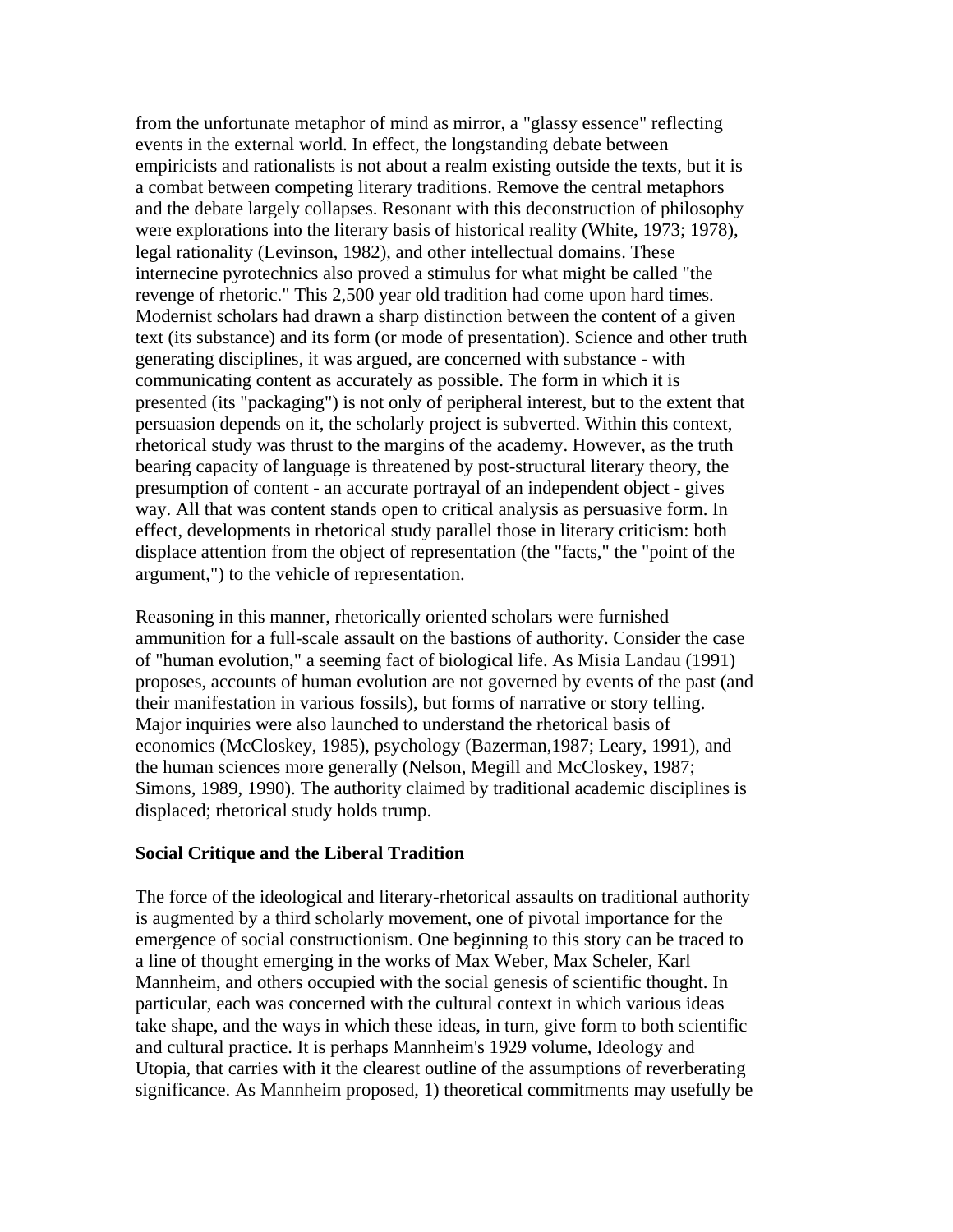traced to social, as opposed to empirical or transcendentally rational, origins; 2) social groups are often organized around certain theories; 3) theoretical disagreements are therefore issues of group (or political) conflict; and 4) what we take to be knowledge is therefore culturally and historically contingent. Yet, with the bursting enthusiasm for empiricist foundationalism and its optimistic invitation for a unified science, the revolutionary implications of these views remained largely unexplored.

In certain respects the revitalization of the social view of knowledge can be traced to the same political ferment inciting the range of ideological critique discussed above. However, in this case the effects were, in my opinion, indirect. Japanese landscape designers make abundant use of a concept "borrowed scenery." By this they mean that the particular design in focus may often be enhanced by using attributes of the the ambient context - a distant mountain, a neighboring monument, or a nearby stand of trees. In similar fashion, the anti-institutional movements of the 1960-70s lent themselves strongly to a critical ethos in which the scientific knowledge industry, allied as it seemed with the "military-industrial complex," was viewed with scorn. The social analysis of science essentially filled a significant political need.

It is interesting to consider the alternative course that history might have taken if Thomas Kuhn had not entitled his 1962 volume, The Structure of Scientific Revolutions. The political climate in which this title was secreted virtually ensured that its reading would be charged with far more energy than the specifics of the book could warrant. With such plausible titles as Social Factors in the Copernican Controversy, or Paradigms and Progress, I suspect that neither the social studies of science nor social constructionism would be flourishing as they are. Peter Winch's, The Idea of a Social Science (1958) had demonstrated the ways in which social theories are constitutive of the phenomena they purported to represent; Berger and Luckmann's The Social Construction of Reality (1966) had effectively replaced scientific objectivity with a conception of socially informed subjectivity; Georges Gurvitch's The Social Frameworks of Knowledge had traced scientific knowledge to communal frameworks of understanding. Yet, by comparison, these works simply lingered in the shadows of the Kuhnian controversy.

This is not to say that the social conception of knowledge was otherwise lacking in political consciousness. In my view, there are many ways in which these arguments are consistent with the liberal tradition in the social sciences more generally, a tradition in which primary value is placed on individual expression and well-being, progress by merit, and freedom from tyranny. From the seminal contributions of, for example, Herbert Spencer, William Graham Sumner, G. Stanley Hall, William James, John Dewey, and Max Weber, to the present, the social sciences have been identified as prominently liberal in posture. This same orientation is reflected in much of the social critique, aimed as it is in removing what seemed the tyranical yoke of empiricist foundationalism in general and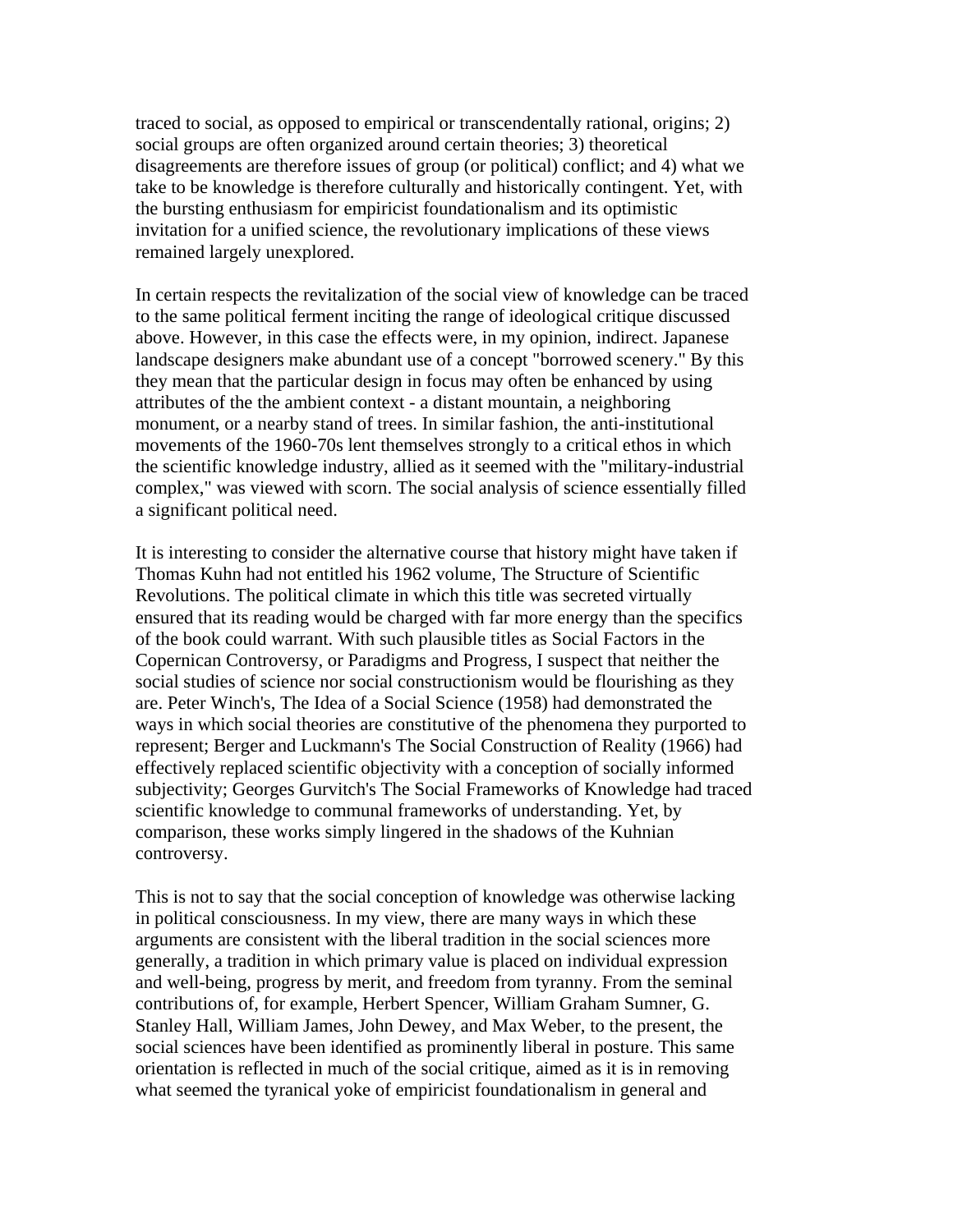natural science authority in particular, and restoring voice to those otherwise dispossesed by the scientific establishment. The implicit politics are made explicit in Febyerabend's, Science in a Free Society, where scientific specialists are said to be, "using tax money to destroy the traditions of the taxpayers, to ruin their minds, rape their environment, and ...turn living human beings into well-trained slaves of their own barren vision of life." (p.10) For Feyerabend, as for many socially oriented constructionists, scholarly work should strive to create "a free society...in which all traditions have equal rights and equal access to the centres of power." (p.9) In this sense, the social emphasis in constructionism is politically allied with the middle, or bourgeois class (see Rorty, 1983); this is in contraste to the ideological critics just discussed, where the needs of the lower or marginalized classes are often paramount.

The flowering of the movements variously indexed as the history of science, the sociology of knowledge, social studies of science, and the social studies of science is well documented, and needs little further elaboration here. Particularly significant for contemporary social constructionism were elaborations of the micro-social processes out of which scientific meaning is produced. It is in this vein that sociologists have explored the social processes essential for creating "facts" within the laboratory (Latour and Woolgar, 1979), the discursive practices of scientific communities (Mulkay and Gilbert, 1982), scientific knowledge claims as forms of symbolic capital (Bourdieu, 1977), the social practices underlying inductive inference (Collins, 1985), group influences on the way data are interpreted (Collins and Pinch, 1982), and the locally situated and contingent character of scientific description (Knorr-Cetina, 1981). Such work has also proved highly congenial with the simultaneously developing field of ethnomethodology. For Harold Garfinkel (1967) and his colleagues, the essential defeasability of descriptive terms was demonstrated in studies of what counts as a psychiatric problem, suicide, juvenile crime, gender, states of mind, alcoholism, mental illness, or other putative constituents of the taken-for-granted world (see Garfinkel, 1967; Atkinson, 1977; Cicourel, 1968; Kessler & McKenna, 1978; Coulter, 1979; McAndrew, 1969; Scheff, 1966). In all cases there is a sense of liberation from the grip of the instituional taken for granted.

## **After the Deluge: Scintillating Schisms**

We find, then, three major sources of contemporary construction, each sharing in their critique of traditional views of language and authority, but differing in their mode of critique and their political investments. Together these lines of argument lay the basis for a profound shift in the academic temper, and resulting visions of knowledge, scholarship, pedagogy, and indeed, the shape of society. For many of those engaged in these efforts, there is no return to traditional scholarly life. At the same time, because of their disparate roots, these otherwise converging lines of argument harbor substantial tensions. Of particular concern to us here, are the political dynamics set in motion by their interpenetration. Let us attend, then, to problems growing out of the incipient fear of falling away from tradition, issues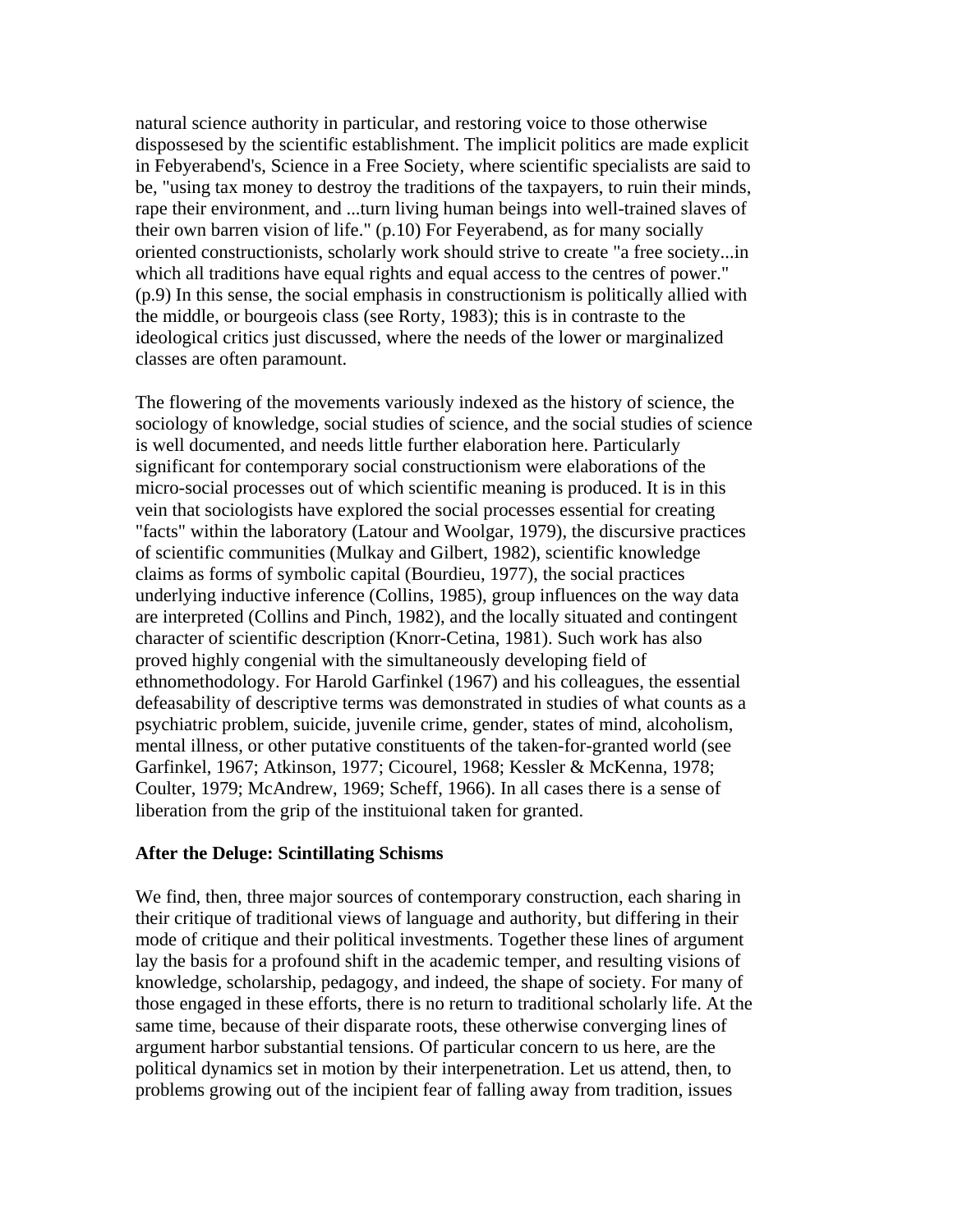stemming from mutual appropriation of discourses, and finally, emerging doubts concerning the very possibility of politics.

*Tradition in Jeopardy.* At the outset, while many scholars were drawn to certain constructionist arguments, they were also deeply unsettled by the political uses both academic and societal - to which constructionist dialogues were put. They wished to contribute to the flow of ideas, but scorned the "abuses" of the movement by otherwise like-minded colleagues. Or, more broadly, they were committed to various causes or traditions that were placed in severe jeopardy by extensions of constructionist thought. Constructionist critique might be embraced for its challenge to empiricist determinism, for example, but chastised for its deconstruction of humanist assumptions of subjectivity and human agency; it could be lauded for its undermining of social science authority but dismissed for its challenge to the natural sciences (see, for example, Searle 1995). Two politically significant polarities deserve special attention.

One of the most prevalent conflicts in constructionist writings centers around the status of individual psychological processes (subjectivity, cognition, agency, the emotions). On the one hand many constructionists remain committed to individual process as the primary site of construction. Such commitments boast a strong lineage, including Berger and Luckmann's (1966) grounding of constructionism in phenomenology, Kuhn's (1962) tracing of paradigm shifts to Gestalt shifts in perception (p.111), and Hanson's (1958) arguments for observer determined basis of scientific realities. This lingering commitment is politically conservative in at least two important ways. On the one hand, it allies constructionist inquiry with long-standing traditions in the academy. Most of the social sciences are lodged in individualist forms of explanation; a psychologically based constructionism would form a felicitous extension of these traditions. In addition, however, an individually based constructionism is also congenial with central political and moral traditions of western culture, lodged as they are in beliefs in individuals as the originary sources of their own actions. Included here, for example, would be the institution of democracy, claims to human rights, and the judicial system. At the same time, for many other constructionists, such individualist tendencies are to be strongly resisted. Not only would constructionism fail to do any significant work within the academy - simply supporting the status quo - but it would sustain a deeply flawed tradition of self-contained individualism (see Sampson, 1977; 1988). On this side, many constructionists favor an emphasis on community (interdependence, negotiation, dialogue) over the individual as the site of moral and political action (see, for example, Shotter, 1993; Gergen, 1994).

A second site of political tension derives from constructionist leanings toward relativism. Much constructionist writing lends itself to some form of relativism in both ontological and moral realms. Once entering the critical corridors, it is very difficult to accept any particular reality posits, truth claims, or moral principles as transparent, foundational, or beyond construction. In this sense, constructionist thinking tends to remove the grounds for any strong claims to the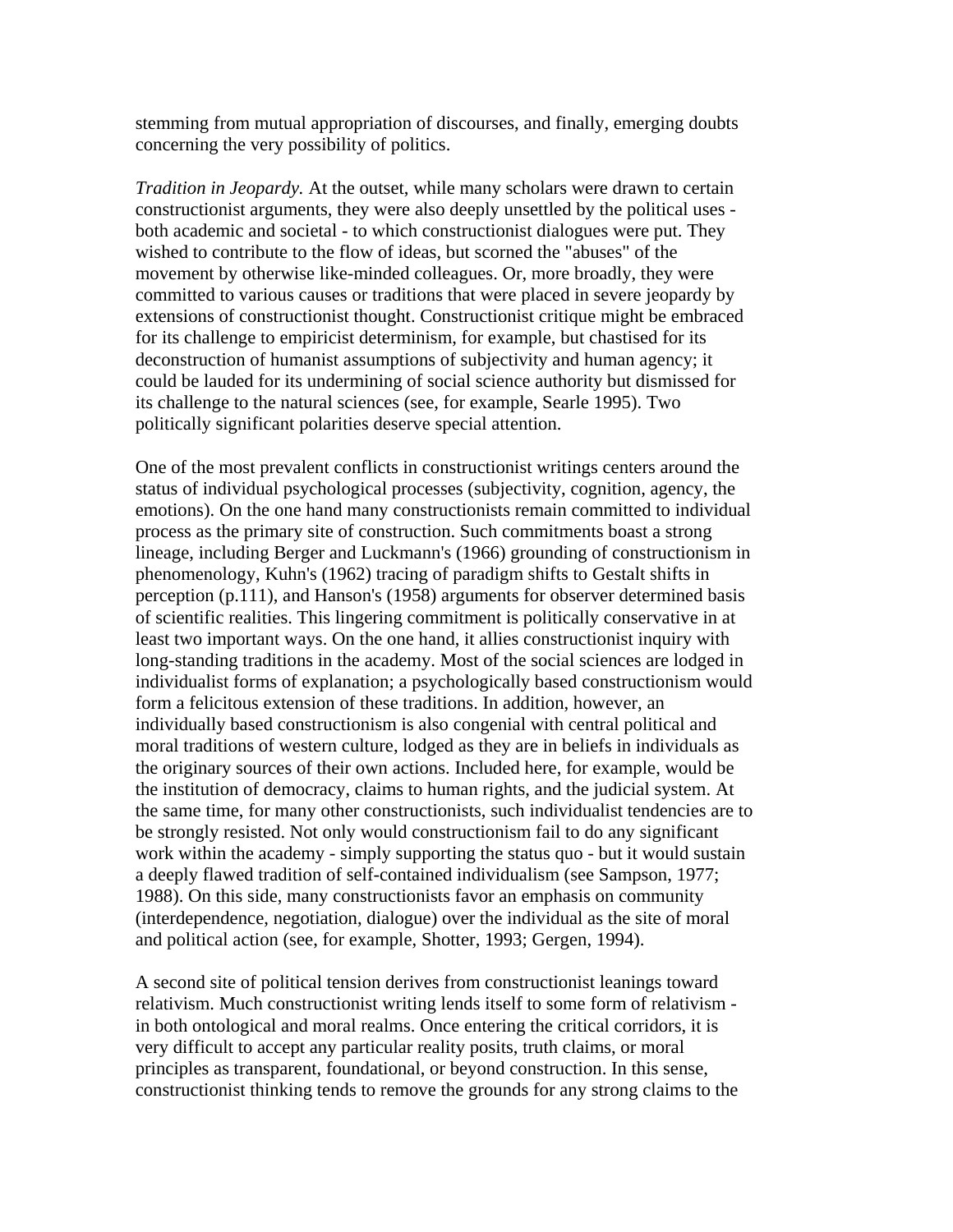real and the good. At the same time, for many who participate in constructionist dialogues, such implications are nihilistic if not societally disastrous in consequence (see, for example, Smith, 1994). The work of Rom Harre is illustrative, as it indicates the existence of strong competing tendencies even within the same individual. While Harre has been a vital contributor to constructionist conversations (for example, Harre, 1986), there is also a strongly conserving stance in much of his work. He fears, as he puts it, the "slide into relativism" (Harre, 1992). Thus, Harre resists abandoning commitments to rational foundations of science (Harre, 1988), essentialist statements about human functioning (Harre and Gillett, 1994), and liberal tenets of moral action (Harre, 1992). More broadly, then, we detect a political split within between those favoring retention of certain traditions - both academically and societally - and those advocating more radical change. Appropriation for Political Purposes. Contributing to these conflicts, is a second scholarly development stimulated by early constructionist critique. As participants in these various movements became increasingly aware of their affinities, so did they also begin to appropriate the neighboring forms of argument. In particular, scholars committed to a various political causes, and relying primarily on a strategy of ideological unmasking, rapidly became aware of the assets offered by the literary-rhetorical and social critiques. Not only could the prevailing powers be challenged on grounds of ideological subterfuge, but it became possible to demonstrate the linguistic and rhetorical artifice with which the dominant ideologies were sustained, and the cultural and historical contingency of their truth claims. In this context, for example, feminist critics demonstrated ways in which androcentric metaphors guide theory construction in biology (Hubbard, 1983; Fausto-Sterling, 1986), biophysics (Keller, 1984) and anthropology (Sanday, 1988). Psychologists challenged the ideological repercussions of their discipline by probing the field's broad reliance on mechanistic metaphors (Hollis, 1977; Shotter, 1975), along with the socially constructed character of its empirical findings (Kitzinger, 1987; Sarbin, 1986). Yet, it would also be shortsighted to view the process of interpolation as travelling in a singular direction, with the politically engaged garnering discursive moves from their less committed colleagues. One must also suppose that there was a reciprocal influence, with the broader political implications of constructionist arguments gradually reaching consciousness. Here the pivotal role must be attributed to Foucault's writings - especially Discipline and Punish, and the The History of Sexuality, V.1. For Foucault, there is a close relationship between language (including all forms of text) and social process (conceived in terms of power relations). In particular, as various professions (e.g. the sciences government, religion, the courts) develop languages that both justify their existence and articulate the social world, and as these languages are placed into practice, so do individuals come under the sway of such professions. Most pertinently, Foucault's writings single out individual subjectivity as the site where many contemporary institutions - including the academic professions - insinuate themselves into ongoing social life and expand their dominion. "The 'mind'" he writes, is a surface of inscription for power, with semiology as its tool." (1977, p.102). With the broad circulation of these ideas, scholars everywhere were given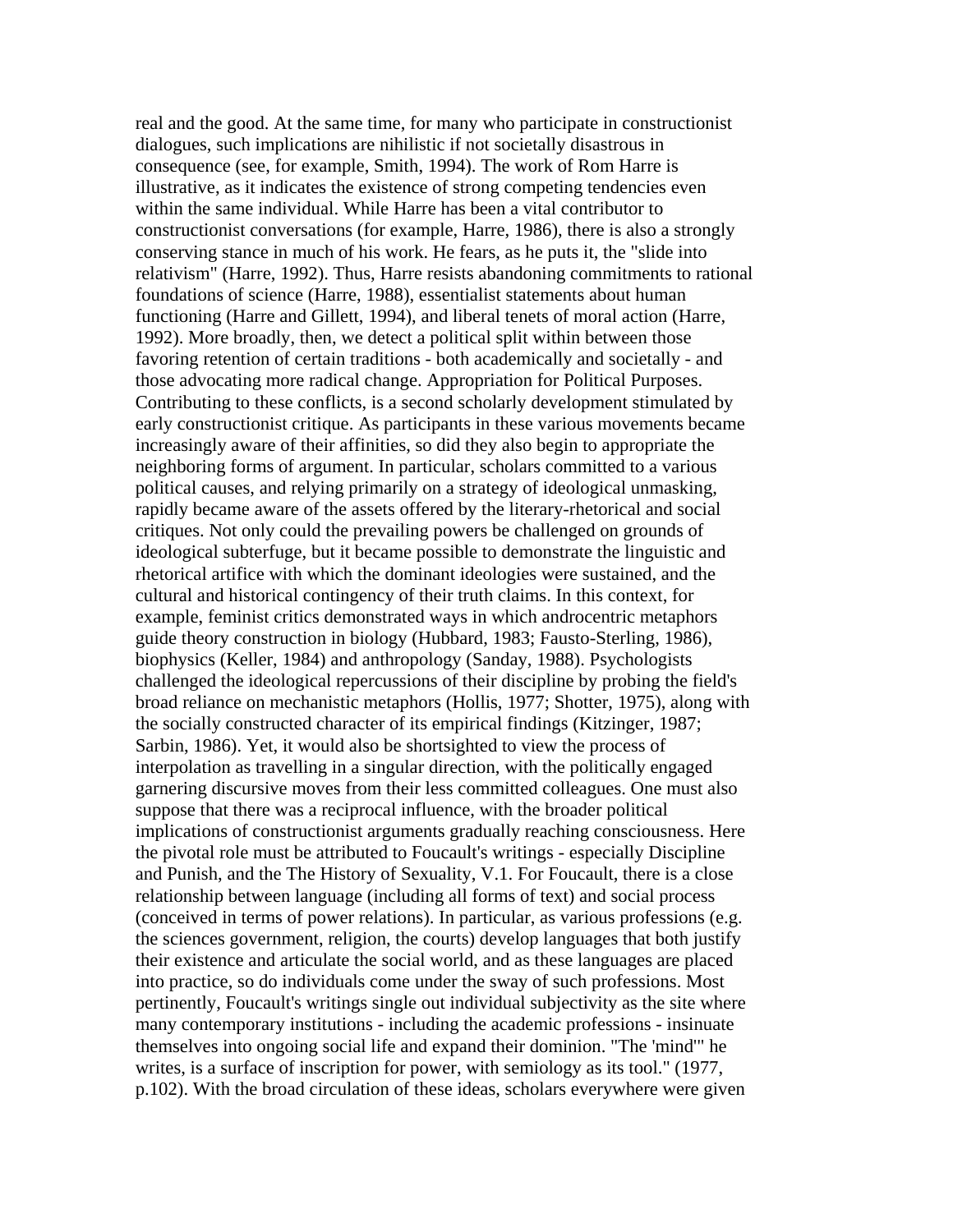to reflexive pause. If scholarly work is inevitably participation in relations of power, then in what fashion is such power to be used or defused?

It is partially in this vein that one may appreciate the increasingly political character of discourse analysis, for example, a movement that has important roots in the social studies of science. One locates strong societal critique, for example, in the discourse analytics of Billig et al.(1988, 1991), Edwards and Potter, 1992), and Potter and Wetherell (1989), and in the journal, Discourse and Society more generally.

The Possibilities of the Political. A third dynamic, born of intersecting dialogues from the past, sets an important agenda for the future. In this case, we find that the constructionist inquiry throws the very intelligibility of political action into question. The stage is set for this critical colloquy by the differing political bases for the three forms of critique. Specifically, for those engaged in ideological critique, significant social change is paramount. Emancipation, a term freighted with emotional significance, is the very raison d'etre of scientific analysis. From this standpoint, scholars engaged in literary and rhetorical deconstruction or in the social analysis of science, seem politically puerile, if not egregiously blind to (or secretly supportive of) injustice and inequality everywhere apparent. Marxists, feminists, African American, and gay activists, for example, often scorn those who seem only to play effete literary games, or gain professional stature by producing obscure works on scientific procedures. For many activists, the disclosure of the Nazi sympathies of deconstructionist doyen, Paul de Man, only verified suspicions of political bankruptcy.

At the same time, such antipathy has rendered the ideological critic vulnerable to redoubt of profound consequence. While engaging in wholesale disparagement of knowledge claims saturated with ideological interests, ideological critics have by necessity clung to some form of realism. Emancipation occurs when one understands the true nature of things - class, gender, and racial inequality, for example. Yet, for both the literary and social analyst, there is little room for a true or objective account of social conditions. All tellings are dominated by textualrhetorical traditions, in the former instance, and social process in the latter. In effect, ideological criticism loses any claim to veracity, and seems itself to be the product of ideological invested and dangerously totalitarian impulses. The intensity of such conflicts is most readily apparent in the feminist movement. Deploying the full range of constructionist critique, certain feminists have set out to undermine the empiricist movement in the social sciences, including those feminists who employ empirical methods for studying inequality. At the same time, so-called feminist standpoint epistemologists (see Harding, 1986), while decrying empiricism as hopelessly androcentric, claim privileged access to the truth based on marginal and oppressed position in society. Yet, these groups are simultaneously viewed with suspicion by a range of minority feminists - women of color, lesbians, the poor - who see ideological forces at play in such claims. Further, so-called postmodern feminists (see for example, Butler, 1990), find the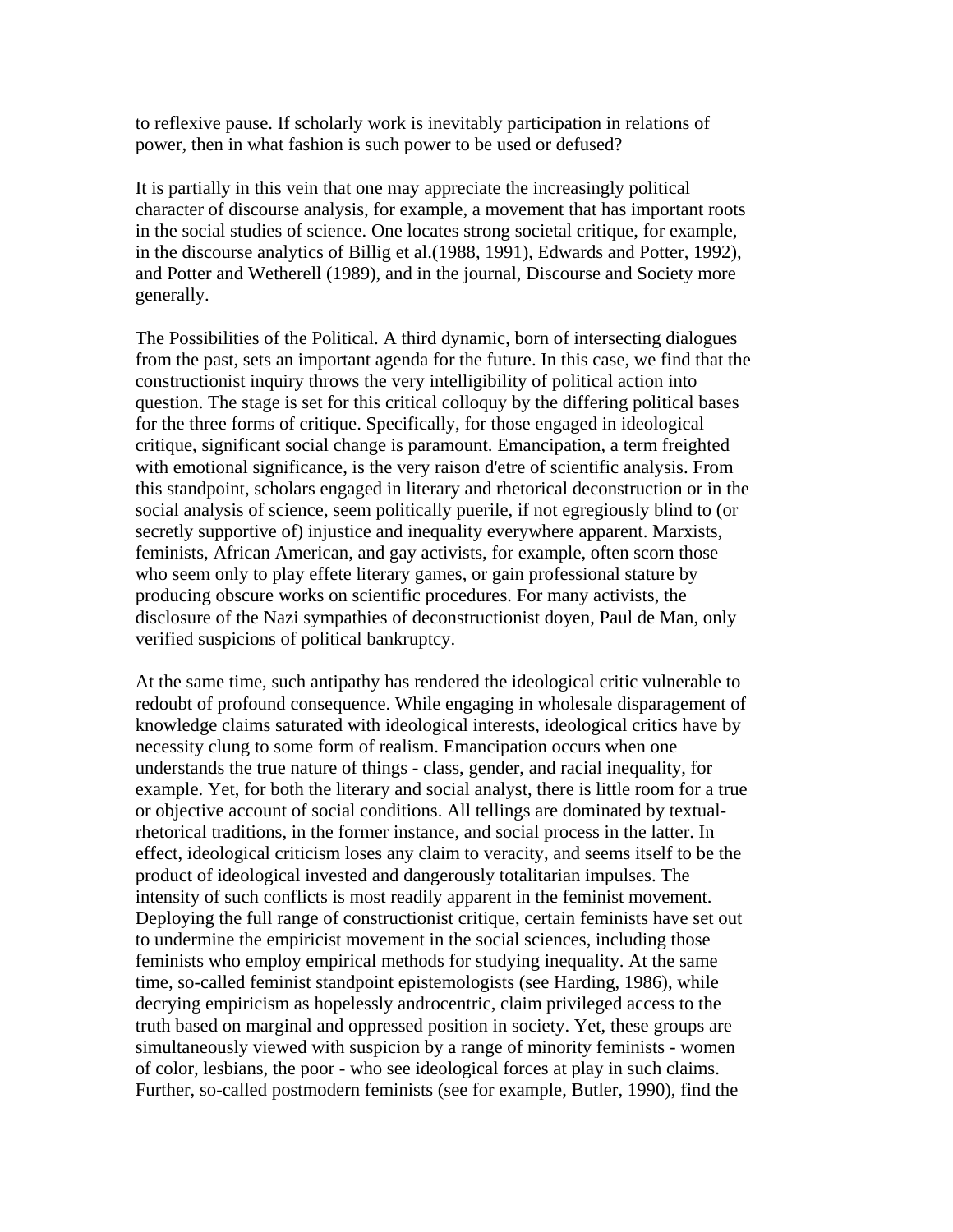literary-rhetorical and social constructionist arguments compelling, and search for means of justifying politics without ultimate commitment. The result has been profound fragmentation within the movement.

## **Politics as Relationship by Other Means**

As we find, largely owing to the diverse contexts giving rise to social constructionist dialogues, an array of political dynamics have been set in motion. Not only has constructionist thought become increasingly politicized in recent decades, but numerous schisms have developed within the ranks of those who otherwise share a common discursive base. Although some may despair over such tensions, there are also reasons for welcoming such an outcome - even from a constructionist standpoint itself. As a metatheoretical outlook, constructionism is deeply pluralistic. There are no foundational grounds for discrediting any form of discourse, and because discursive practices are embedded within forms of life, to obliterate a language would be to threaten a form of humanity. In effect, there is a place for all entries into intelligibility, even those that would militate against constructionism itself. Thus, in the political domain, any attempt at full amalgamation - the realization of a unified political front - would be reason for suspicion. In this sense, the very existence of political disagreements among constructionists may be viewed as a vital sign.

Yet, it is my hope that as constructionist dialogues play out, they will move beyond a contentious politics. As I have proposed, present-day constructionism was nurtured in the soil of conflict; it gained its initial momentum from the dynamics of opposition. Similarly, as tensions have developed among constructionist enclaves, so has a critical posture prevailed. We have learned well the skills of deconstructive critique, and as we have come increasingly to speak among ourselves (as opposed to the rear guard skirmishes of previous years), so have we continued to rely on these skills. However, as I have proposed elsewhere (Gergen, 1994a), there are serious limits to the rhetoric of critique. Most frequently, it serves to breed hostility as opposed to change, encourages a selfsatisfied sense of superiority, and further fragments and isolates the socius. The problem, then, is not in having political positions; virtually all action is political in implication. The major problem is our inheritance of a tradition of argumentation that favors critique as its major mode of addressing "the opposition." In my view, the constructionist dialogues contain the seeds for radical alteration in the mode of politics.

In particular, as we extend the social emphasis of much constructionist writing, "the word" is removed from the foreground of concern. Rather than focussing on political or rhetorical content, we are drawn rather to the forms of relationship which bring content and rhetoric to life. This includes the relational implications of critique itself and the possibility that alternative forms of relationship might prove more adequate in determining the collective future. The challenge, then, is to explore the relational frontier for practices that may facilitate the co-habitation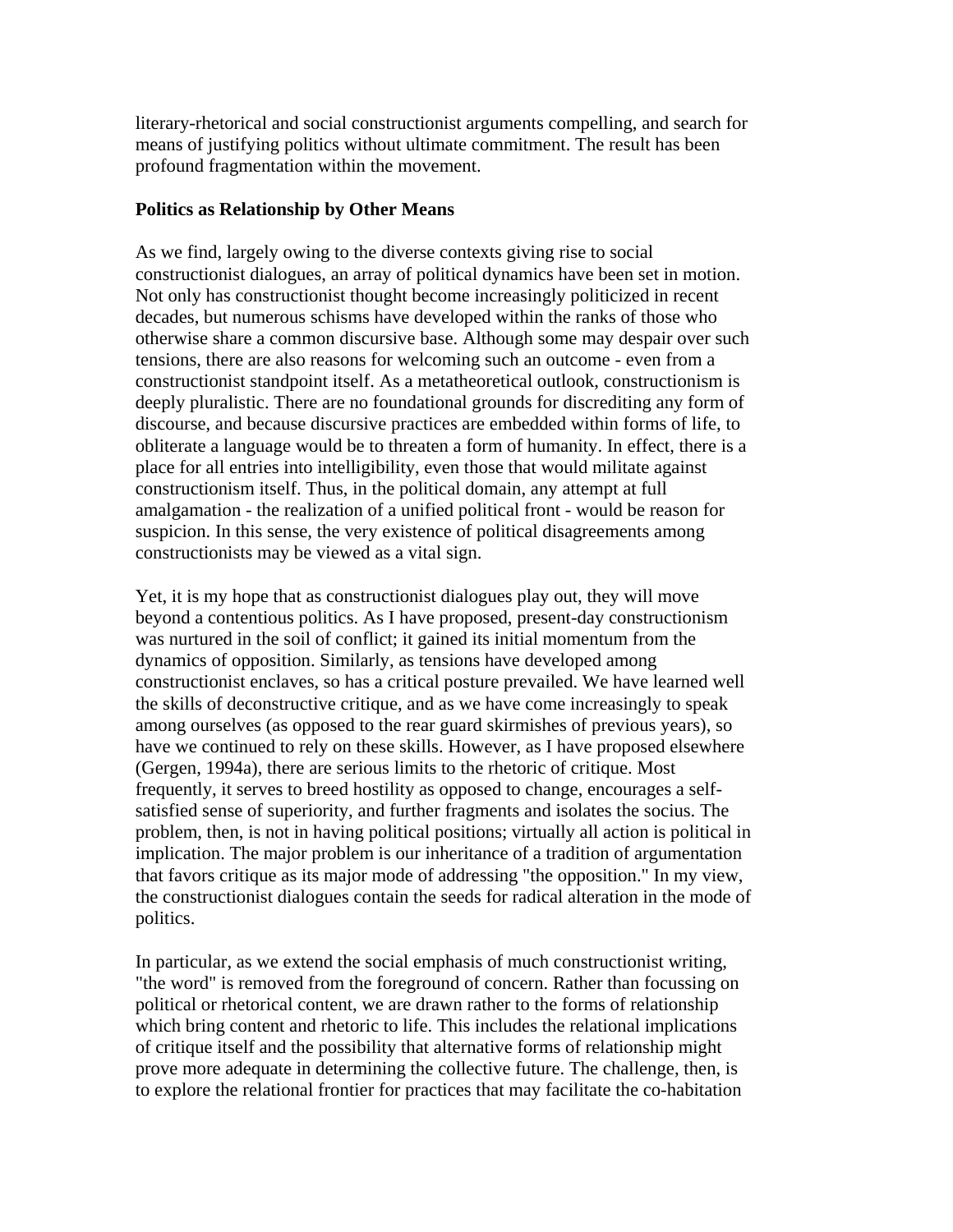of a multiplicity of disparate voices. What forms of dialogue, for example, are likely to yield more acceptable outcomes than those those produced by argumentation? Attempting to deal with the foibles of identity politics, I have elsewhere outlined the basis for a relational politics (Gergen, 1995), that is an orientation to political interchange that emphasizes the interdependent basis of meaning, the defusing and diffusion of blame, and the possibility of collaborative as opposed to agonistic practices. However, this work serves as but an invitational entry into a more extended discussion of broad potential.

## **References**

- Antaki, C. (1981). The psychology of ordinary explanations. London: Academic Press.
- Apfelbaum, E. & Lubek, I. (1976). Resolution vs. revolution? The theory of conflicts in question. In L. Strickland, F. Aboud & K. J. Gergen (Eds.). Social psychology in transition. New York: Plenum Press.
- Atkinson, J. M. (1977). Discovering suicide: Studies in the social organization of sudden death. London: Macmillan Press.
- Bazerman, C. (1988). Shaping written knowledge. Madison: University of Wisconsin Press.
- Bergen, P., & Luckmann, T. (1966). The social construction of reality. New York: Doubleday/Anchor.
- Billig, M. et al. (1988) Ideological dilemmas: a social psychology of everyday thinking. London: Sage.
- Billig, M. (1991) Talking of the royal family. London: Routledge.
- Butler, J. (1990) Gender trouble: Feminism and the subversion of identity. New York: Routledge.
- Carnap, R. (1928). Knowledge, theory of ontology. Berlin: Schlachtensee.
- Cicourel, A. V. (1968). The social organization of juvenile justice. New York: Wiley.
- Collins, H. M. (1985). Changing order. London: Sage.
- Collins, H. M. & Pinch, T. J. (1982). Frames of meaning: The social constrution of extraordinary science. London: Routledge & Kegan Paul.
- Coulter, J. (1979). The social construction of the mind. New York: MacMillan.
- Derrida, J. (1976) Of grammatology. Baltimore: Johns Hopkins Univeristy Press.
- Derrida, J. (1978) Writing and difference. Chicago: University of Chicago Press.
- de Saussure, F. (1983). Course of general linguistics. London: Peter Owen.
- Edwards, D. and Potter, J. (1992) Discursive psychology. London: Sage.
- Fausto-Sterling, A. (1985). Myths of gender: Theories about women and men. New York: Basic Books.
- Feyerabend, P. K. (1978). Science in a free society. London: Thetford Press.
- Foucault, M. (1977). The history of sexuality, Vol. 1: An introduction.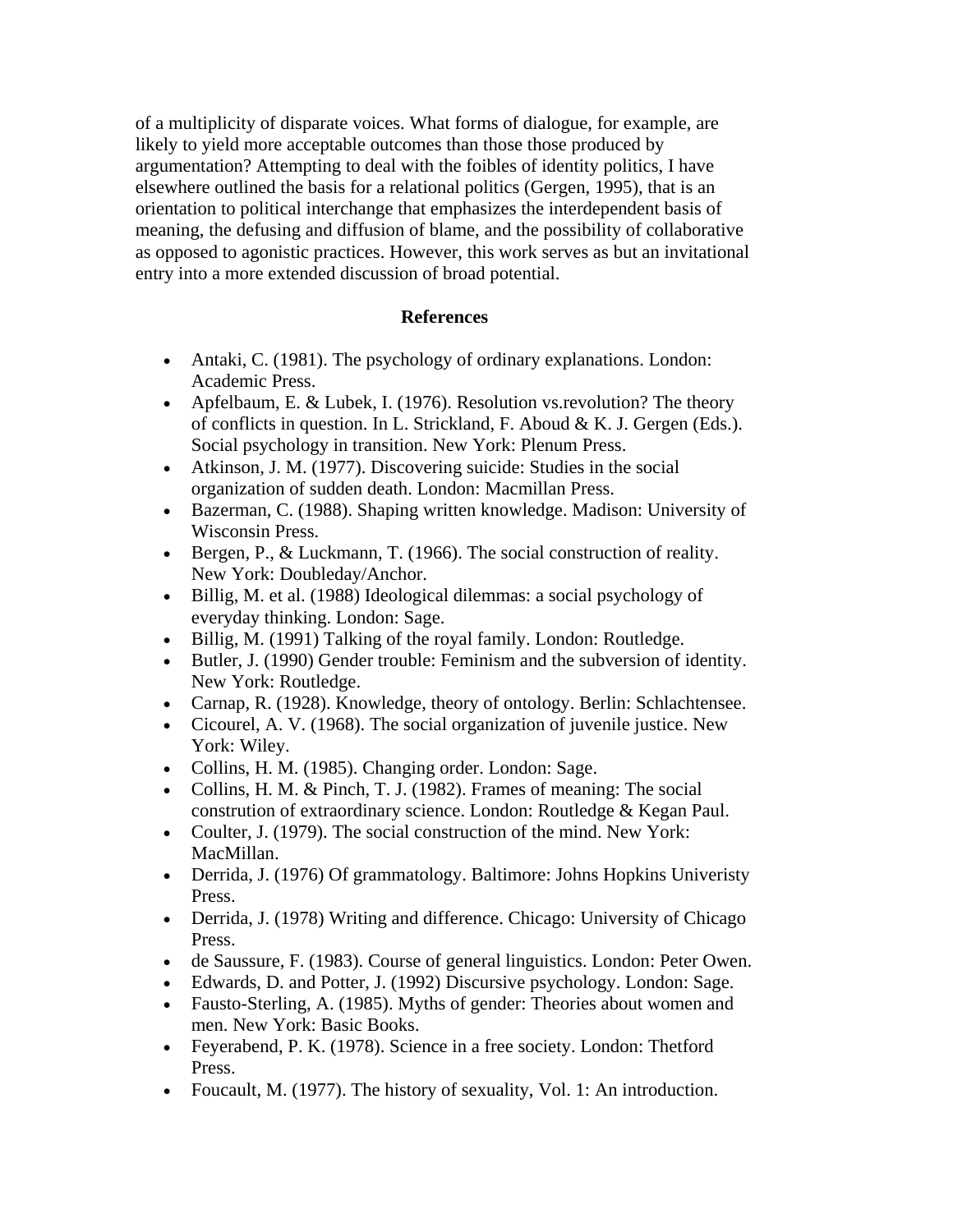New York: Pantheon.

- Foucault, M. (1979). Discipline and punish: The birth of the prison. New York: Random House.
- Garfinkel, H. (1967). Studies in ethnomethodology. Englewood CLiffs, NJ: Prentice-Hall.
- Gergen, K.J. (1994). Realities and relationships. Cambridge: Harvard University Press.
- Gergen, K.J. (1994a).The limits of pure critique. In H. Simons and M. Billig (Eds.). After postmodernism: Reconstructing ideology critique. London: Sage.
- Gergen, K.J. (1995) Social construction and the transformation of identity politics. Paper presented at the New School for Social Research. Spring, 1995.
- Gouldner, A. (1970) The coming crisis in western sociology. New York: Basic Books.
- Gurvitch, G. (1971). The social frameworks of knowledge. New York: Harper & Row.
- Hanson, N. R. (1958). Patterns of discovery. Cambridge: Cambridge University Press.
- Harding, S. (1986). The science question in feminism. Ithaca: Cornell University Press.
- Harre, R. (1988) Varieties of realism. Oxford: Oxford University Press.
- Harre, R. (1986). The social constructionist viewpoint. In R. Harre (Ed.) The social consruction of emotion. Oxford: Blackwell.
- Harre, R. (1992). What is real psychology; a plea for persons. Theory and Psychology, 2, 153-158.
- Harre, R. & Gillett, G. (1994). The discursive mind. Thousand Oaks, CA: Sage.
- Hollis, M. (1977) Models of man. London: Cambridge Univeristy Press.
- Hubbard, R. (1988). Some thoughts about the masculinity of the natural sciences. In M. Gergen (Ed.). Feminist thought and the structure of knowledge. New York: New York University Press.
- Keller, E.F. (1984) Reflections on gender and science. New Haven: Yale University Press.
- Kessler, S. & McKenna, W. (1978) Gender: an ethnomethodological approach. New York: Wiley.
- Kitziner, C. (1987) The social construction of lesbianism. London: Sage.
- Knorr-Cetina, K. D. (1981). The manufacture of knowledge. Oxford: Pergamon.
- Kuhn, T. S. (1970). The structure of scientific revolution. (2nd revised edition). Chicago, IL: University of Chicago Press. (Originally published 1962).
- Landau, M. (1991) Narratives of human evolution. New Haven: Yale Univeity Press.
- Latour, B. & Woolgar, S. (1979). Laboratory life, the social construction of scientific facts. Beverly Hills, CA: Sage.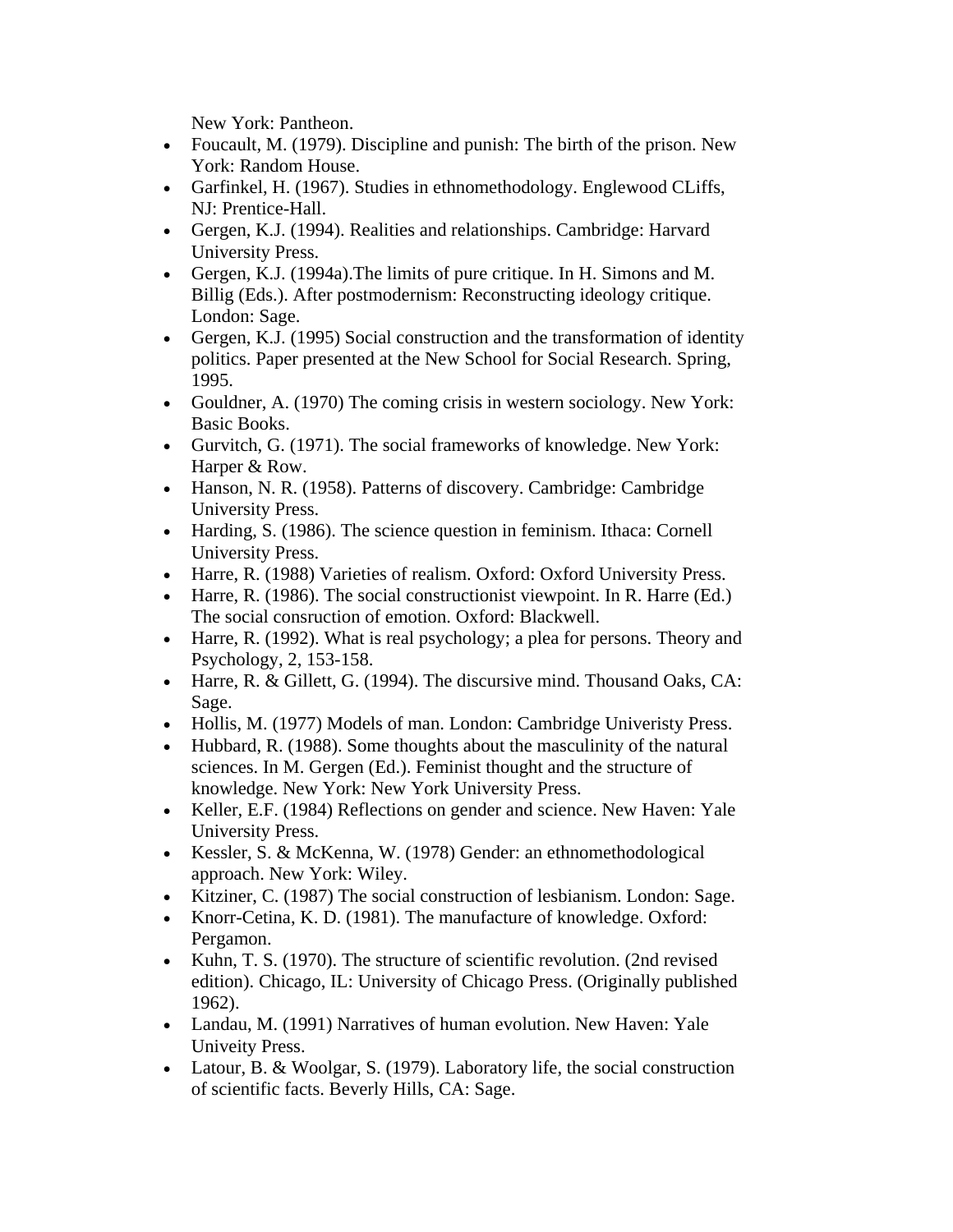- Levi-Strauss, C.(1963) Structural anthropology. Tr. and published (1973). New York: Basic Books.
- Levinson, S. (1982). Law as literature. Texas Law Review, 60, 388-411.
- Mannheim, K. (1951). Ideology and utopia. New York: Harcourt Brace.
- Martin, E. (1987). Woman in the body. Boston: Beacon Press.
- McCloskey, D. N. (1985). The rhetoric of economics. Madison: University of Wisconsin Press.
- Nelson, J.S., Megill, A. & McCloskey, D.(1987) The rhetoric of the human sciences. Madison: University of Wisconsin.
- Neurath, O. (1933). Einheitsinssenschaft und psychologie. Vienna: Gerold.
- Popper, K. R. (1959). The logic of scientific discovery. London: Hutchinson.
- Potter, J. and Wetherell, M. (1987) Discourse and social psychology: Beyond attitudes and behaviour. London: Sage.
- Rorty, R, (1979) Philosophy and the mirror of nature. Princeton: Princeton University Press.
- Rorty, R. (1983) Postmodernist bourgeois liberalism. Journal of Philosophy, 80, 585-594.
- Simons, H. (Ed.) (1989) Rhetoric in the human sciences. London: Sage.
- Sampson, E.E. (1978) Psychology and the American ideal. Journal of Personality and Social Psychology, 35, 767-782.
- Sampson, E.E. (1988) The debate on individualism. American Psychologist, 43, 15-22.
- Sarbin, T. (1986) Emotion and act: roles and rhetoric. In R. Harre, (Ed.) The social construction of emotion. Oxford: Blackwell.
- Shotter, J. (1975) Images of man in psychological research. London: Methuen. Shotter, J. (1993) The cultural politics of everyday life. Toronto: University of Toronto Press.
- Smith, B. (1994) Selfhood at risk: Postmodern perils and the perils of postmodernism. American Psychologist, 49, 405-411.

## **Footnotes**

For a more complete review of these and related developments, see Gergen, 1994.

- 1. Classic contributions include Adorno (1970), Horkheimer (1974), and Marcuse (1964). See also summaries by Jay (1973) and Benhabib (1986). For extensions of this perspective into contemporary scholarship see, for example, Eagleton (1990), Parker (1992), Scholte (1981), Sullivan (1984), Thomas (1993), and Tushnet (1984).
- 3. See, for example, Clifford and Marcus (1986), Fabian (1983), Gouldner (1970), Mitchell (1983), Rosen (1987), Said (1979, 1993), Schwartz (1986), and Stam (1987).
- 5. See Pinder and Bourgeois (1982) for an exemplary expression of this view.
- 6. For further treatments of the distinction between modernism and